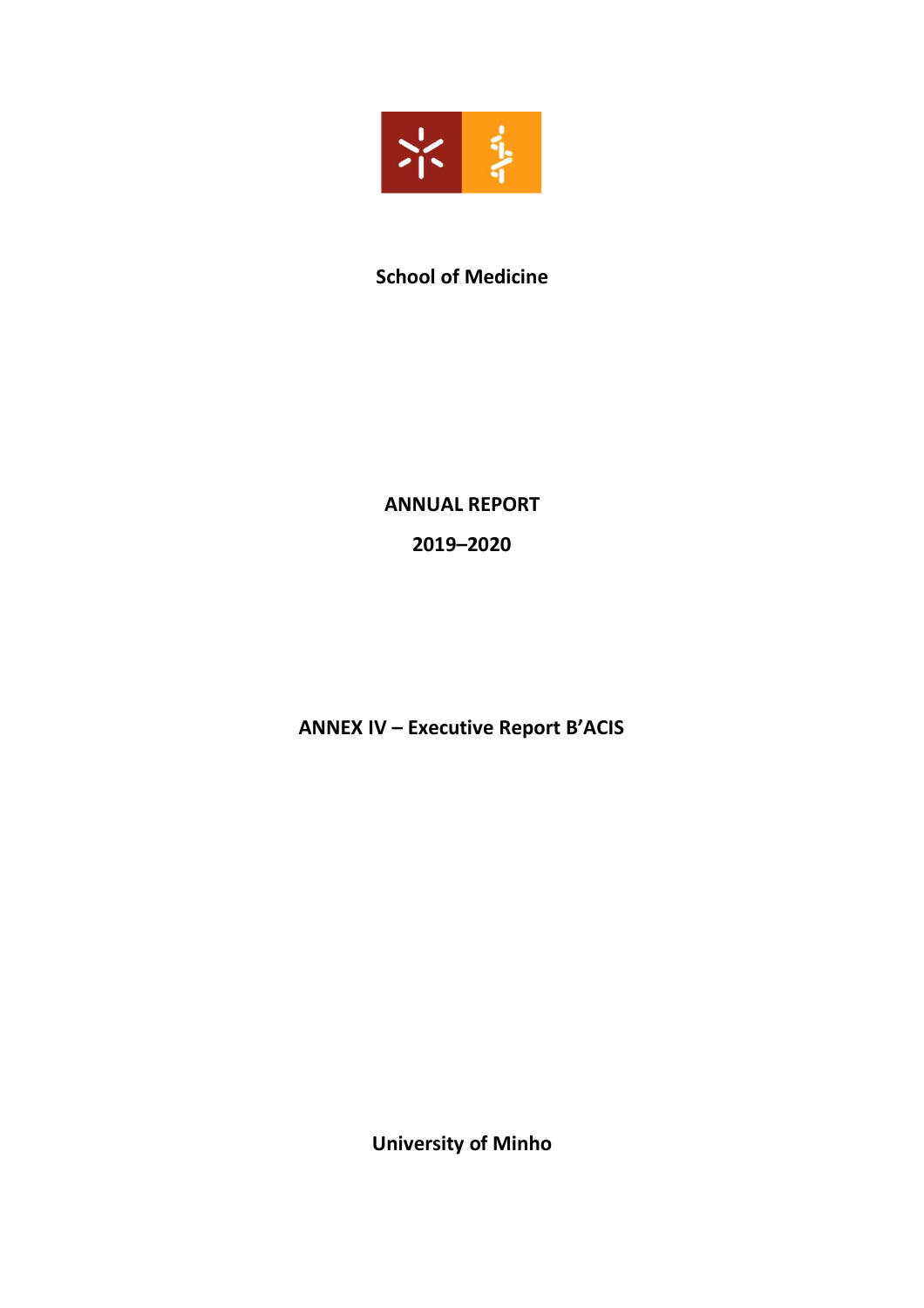

## **EXECUTIVE REPORT | 2019**

#### **Overview**

The B.ACIS's strategy consists in promoting Innovation, encouraging the creation and protection of Intellectual Property (IP), boosting entrepreneurship and the transfer of knowledge to national and international businesses, directed to economic and social ecosystems in the area of Medical and Health Technologies.

B.ACIS is a private, non-profit association, inserted and aligned with the coalition dynamics of the Cluster of the School of Medicine (EM) of the University of Minho (UMinho), in Braga, Portugal.

The B.ACIS headquarters are at the Life and Health Sciences Research Institute (ICVS). The Association's Governing Bodies comprise a group of professors/researchers with links to the EM / ICVS and the Alumni Medicina.

### **Activities in 2019**

Activities carried out in its first year of establishment (2019):

- Organization of the portfolio of IP already protected/registered at the ICVS/EM;
- Consultancy, counselling and monitoring for generating and protecting IP (12 projects);
- Implementation of R&D services using animal models in biomedicine;
- Development, establishment and implementation of operating procedures.

#### **Highlights in 2019**

In 2019, B.ACIS provided consultancy, counselling and monitoring services for generation and protection of IP for 12 projects, including consultancy and advice for the protection of six new inventions, and monitoring and definition of strategies for maintenance/entry records in European/International phase for six inventions.